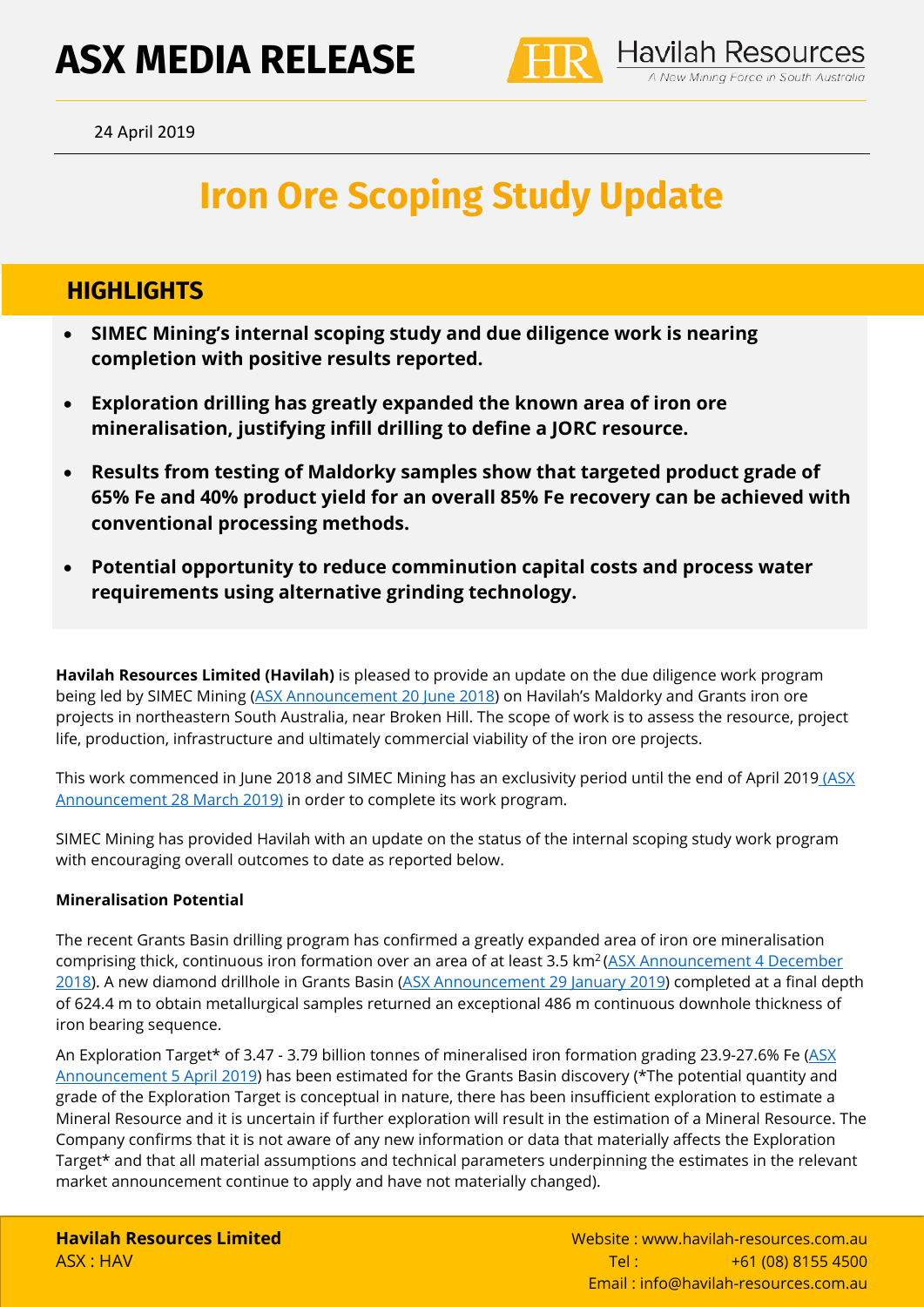

Results are considered to be sufficiently encouraging to warrant a resource drilling campaign with the objective of defining a JORC resource of sufficient size to support a viable commercial operation in terms of mine life and processing plant throughput.

#### **Processing**

An extensive metallurgical testing program was undertaken on Maldorky iron ore drillcore samples using a conventional processing circuit that included crushing and grinding followed by gravity and magnetic separation. Results to date have demonstrated the targeted product grade of 65% Fe and mass recovery level of 40% can be achieved, as well as a high total iron recovery of 85%. While the initial program was focused on the Maldorky deposit, diamond drillcore from Grants Basin is currently being tested to validate replication for both deposits. More detailed results of the Maldorky ore testing are shown in **Table 1** and accord with the results generated by Havilah's own ore beneficiation test work in 2014 [\(ASX Announcement 1 September 2014\)](https://www.asx.com.au/asxpdf/20140901/pdf/42rx9pt84xmqqf.pdf).

The testing program also identified a potential opportunity to reduce the capital cost of comminution by employing alternative dry grinding technology that simplifies the circuit and eliminates the requirement for water in front end processing.

| <b>Gravity-LIMS-</b><br><b>WHIMS</b> | <b>Concentrate Grade (%)</b> |                  |                                | <b>Recovery (%)</b> |             |      |
|--------------------------------------|------------------------------|------------------|--------------------------------|---------------------|-------------|------|
|                                      | <b>Fe</b>                    | SiO <sub>2</sub> | Al <sub>2</sub> O <sub>3</sub> | TiO <sub>2</sub>    | <b>Mass</b> | Fe   |
| <b>Wilfley Table</b>                 | 66.9                         | 2.5              | 0.5                            | 0.8                 | 19.3        | 43.2 |
| <b>LIMS</b>                          | 64.7                         | 7.0              | 0.9                            | 0.1                 | 4.0         | 8.8  |
| Ereiz WHIMS*                         | 63.0                         | 6.3              | 1.0                            | 0.8                 | 17.0        | 35.9 |
| <b>Final Concentrate</b>             | 65.0                         | 4.5              | 0.7                            | 0.7                 | 40.3        | 87.9 |
| <b>Target Concentrate</b>            | 65.0                         | 4.0              | 1.0                            |                     | 40.0        | 85.0 |

**Table 1** – Results of Maldorky iron ore metallurgical testing

\*Minor elements are calculated. Wilfley Table is a type of gently sloping shaking table that is a very effective gravity concentration method. LIMS refers to low intensity magnetic separation. WHIMS refers to wet high intensity magnetic separation.

#### **Infrastructure & Services**

Initial investigations into both rail and slurry pipelines to transport concentrate from the mine site to Whyalla are being carried out. Findings to date show that the existing east-west Transcontinental rail corridor has capacity to carry an additional 10 Mtpa, with minor modifications only to some of the existing passing lanes. Further work to investigate opportunities to reduce cost associated with concentrate transport continue.

Conceptual power requirements for the project have been estimated and potential supply options have been identified. Initial investigations identify potential savings on power costs through supply optimisation. Future work will explore potential hybrid power options to determine if costs can be further reduced.

Investigations are ongoing to source a suitable water supply to sustain the project. Desktop studies are underway to review regional groundwater sources and to develop a scope of work to validate the preferred supply. Sourcing the relatively large volumes of water required for the project remains a key focus of the work program, hence the importance of any dry processing efficiencies that can be confirmed.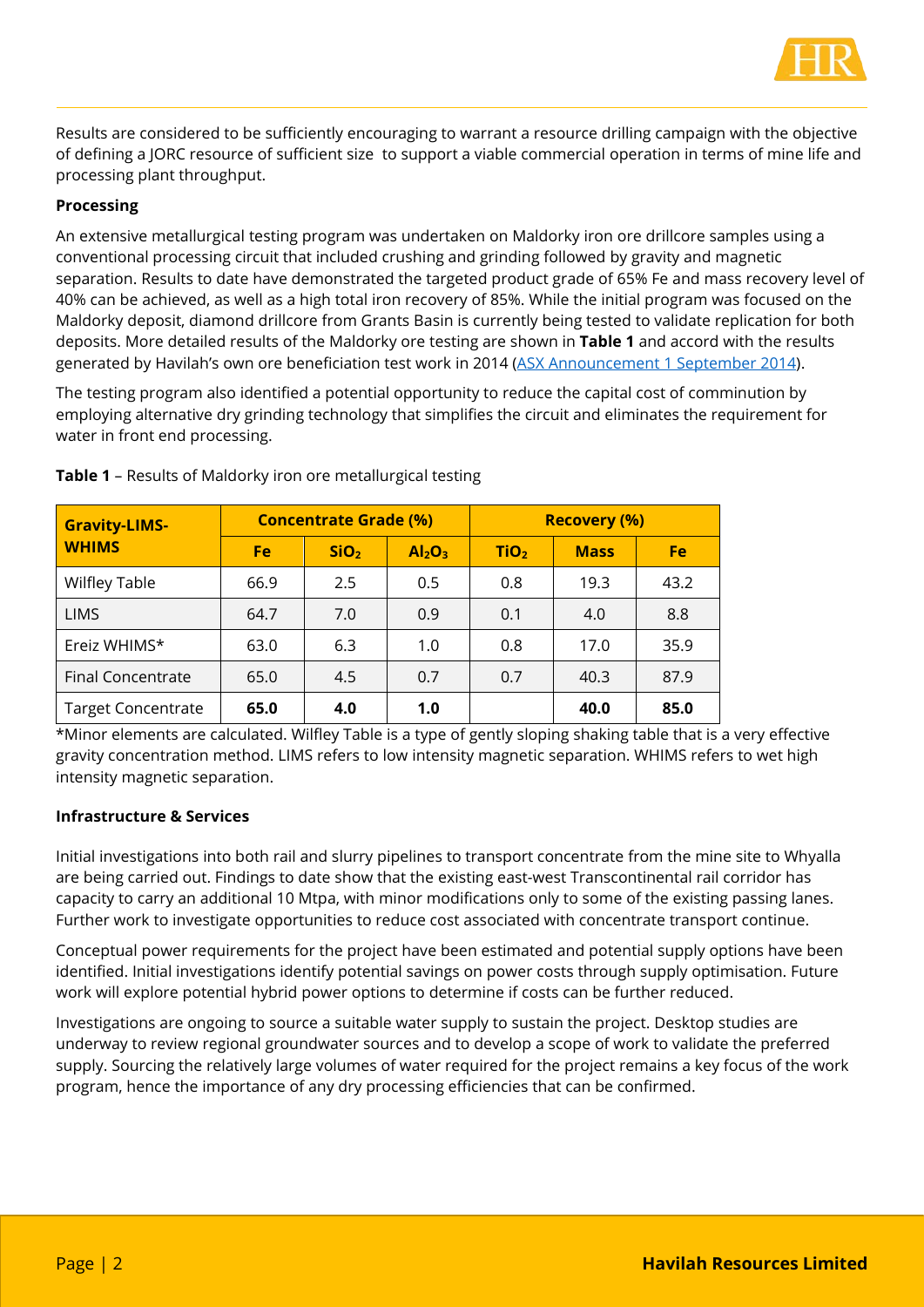

#### **Next Steps**

Pending a favourable assessment of the internal scoping study and successful negotiation of the commercial path forward, a follow up prefeasibility study (**PFS**) would include the following key steps:

- 1. Additional drilling to establish a JORC mineral resource estimate at the Grants Iron Ore Basin to support the required mine life and design production rate.
- 2. Develop the preferred flowsheet, and define supporting infrastructure requirements.
- 3. Evaluate downstream concentrate utilisation and market analysis.
- 4. Finalise strategies to source water and power to support the project.
- 5. Commence environmental baseline studies and stakeholder engagement to support project permitting process.

It is anticipated that the completion of the scoping study will align closely with the end of the current exclusivity arrangement after which a decision to proceed with the PFS can be made.

#### **Commenting on progress of SIMEC Mining's due diligence, SIMEC Mining's COO, Mr Matthew Reed said:**

"Outcomes of our work to date on Havilah's Grants and Maldorky projects are very encouraging. "The scoping study work program has provided valuable insight into the nature and potential size of the iron ore deposits, results achievable by conventional processing methods, product transport options and possible areas of cost reduction.

"The scoping study provides the platform for productive negotiations with Havilah on a commercial path forward for the Grants and Maldorky projects," he said.

#### **Commenting on progress of the SIMEC Mining due diligence, Havilah's Technical Director, Dr Chris Giles**

**said:** "Havilah and SIMEC Mining have been able to identify sufficiently extensive iron ore mineralisation in the Grants Basin to warrant an infill resource drilling campaign.

"Comprehensive metallurgical testing of Maldorky iron ore samples has confirmed that it can be beneficiated to a high quality, 65% Fe product with favourable yields (40%) and high overall Fe recovery (85%).

"These results, along with favourable logistics support progressing to a PFS study in order to determine the prospects of defining a commercially viable mining and processing operation in the region," he said.

| Hole_ID*             | <b>GDA_E</b> | <b>GDA_N</b> | <b>AHD RL</b> | Az_amg | <b>Dip</b> | <b>EOH_depth</b> |
|----------------------|--------------|--------------|---------------|--------|------------|------------------|
| CTDD001              | 465437.6     | 6413336.5    | 218.3         | 30     | -60        | 141.7            |
| CTDD002              | 465521.4     | 6413399.4    | 217.1         | 300    | -80        | 150.7            |
| CTDD003              | 465235.0     | 6413563.1    | 220.3         | 210    | -80        | 120.1            |
| CTDD005              | 465442.5     | 6413334.7    | 218.3         | 30     | -60        | 140.0            |
| CTDD006              | 465236.3     | 6413561.2    | 220.3         | 210    | $-80$      | 140.0            |
| Datum: GDA94 Zone 54 |              |              |               |        |            |                  |

**Table 2** – Details of diamond drillholes from which core samples were taken for metallurgical test work

\*All drill core of HQ size (63.5 mm diameter)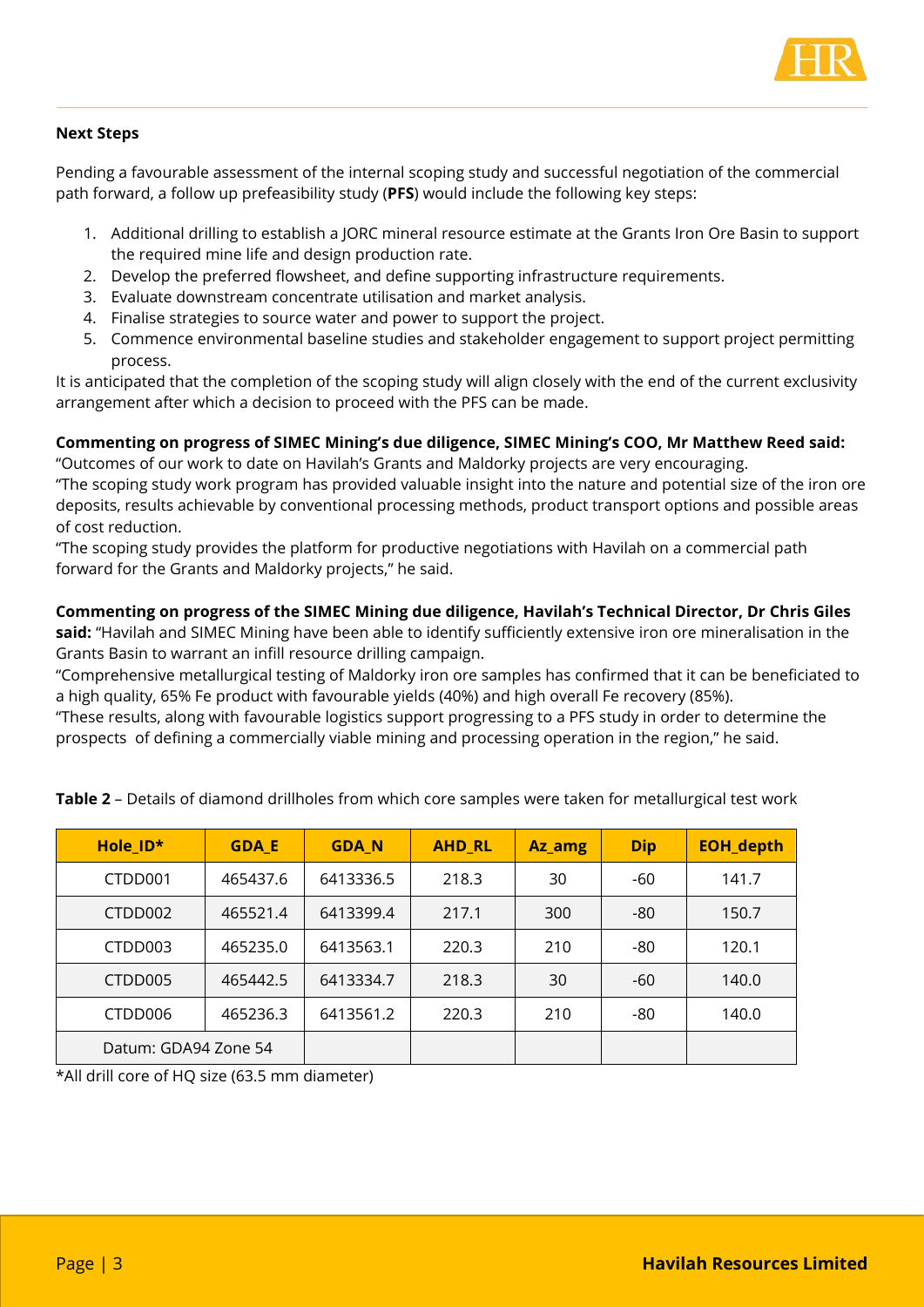



Figure 1 Oblique 3D view of a portion of the Maldorky resource envelope (blue colour) showing the location of diamond drillholes which provided core samples for the metallurgical test work. Core samples from earier Havilah diamond drillholes CTDD001-003 were used predominantly for the beneficiation test work. Recent SIMEC Mining diamond drillholes CTDD005 &006 provided core mostly for the comminution test work (refer to JORC Table 1).

#### **Cautionary Statement**

This announcement contains certain statements which may constitute "forward-looking statements". Such statements are only predictions and are subject to inherent risks and uncertainties which could cause actual values, performance or achievements to differ materially from those expressed, implied or projected in any forward looking statements. Investors are cautioned that forward-looking statements are not guarantees of future performance and investors are cautioned not to put undue reliance on forward-looking statements due to the inherent uncertainty therein.

#### **Competent Persons Statement**

The information in this announcement that relates to Exploration Targets, Exploration Results and Mineral Resources is based on data and information compiled by geologist, Dr Chris Giles, a Competent Person who is a member of The Australian Institute of Geoscientists. Dr. Giles is Technical Director of the Company and is employed by the Company on a consulting contract. Dr. Giles has sufficient experience, which is relevant to the style of mineralisation and type of deposit under consideration and to the activities being undertaken to qualify as a Competent Person as defined in the 2012 Edition of 'Australasian Code for Reporting of Exploration Results, Mineral Resources and Ore Reserves'. Dr. Giles consents to the inclusion in the announcement of the matters based on his information in the form and context in which it appears. This information has been prepared to comply with the JORC Code 2012.

For further information visit [www.havilah-resources.com.au](http://www.havilah-resources.com.au/)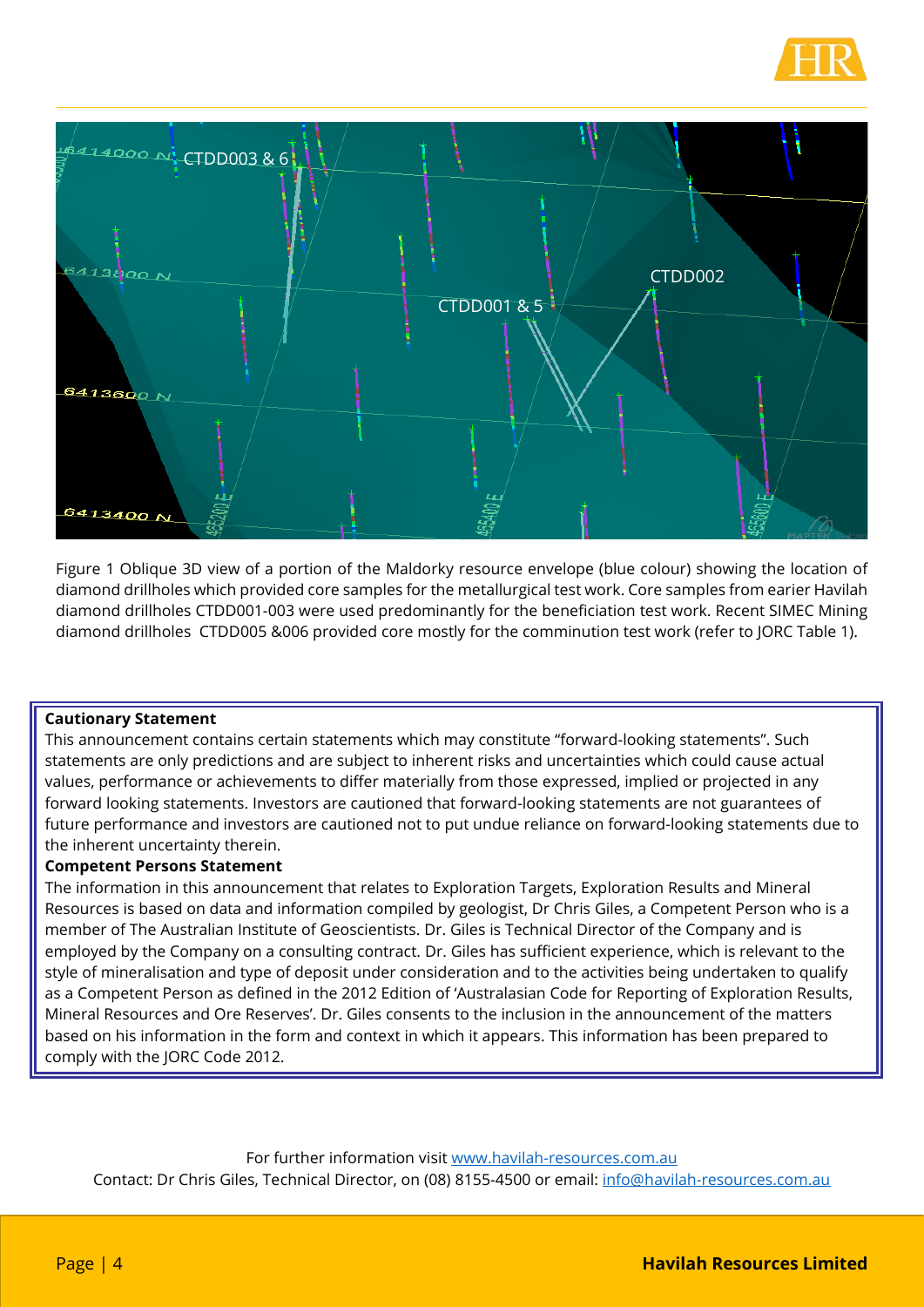

## **APPENDIX 1: TABLE 1 OF THE 2012 EDITION OF THE JORC CODE**

The table below is a description of the assessment and reporting criteria for the Maldorky metallurgical test work in accordance with Table 1 of The Australasian Code for the Reporting of Exploration Results, Mineral Resources and Ore Reserves.

| <b>Criteria</b>                                                  | <b>Commentary</b>                                                                                                                                                                                                                                                                                                                                                                                                                                                                                                                                                                           |
|------------------------------------------------------------------|---------------------------------------------------------------------------------------------------------------------------------------------------------------------------------------------------------------------------------------------------------------------------------------------------------------------------------------------------------------------------------------------------------------------------------------------------------------------------------------------------------------------------------------------------------------------------------------------|
| Sampling<br>techniques                                           | A bulk sample of 1772 kg from half cores from 3 Havilah diamond drillholes (CTDD001, 002<br>$\bullet$<br>&003) were taken by SIMEC Mining for the beneficiation test work reported here.<br>In addition 900 kg of half core from two new diamond drill holes drilled in 2018 (CTDD005<br>$\bullet$<br>&006) was sampled mainly for the comminution test work.                                                                                                                                                                                                                               |
| Drilling<br>techniques                                           | The samples were taken from diamond core holes that had been drilled under Havilah<br>$\bullet$<br>supervison within the Maldorky deposit, namely CTDD001, 002, 003, 005, 006.                                                                                                                                                                                                                                                                                                                                                                                                              |
| Drill sample<br>recovery                                         | Havilah Resources drill logs show drillcore recovery was near 100%.<br>$\bullet$<br>As a result there is no sample bias due to recovery issues.<br>$\bullet$                                                                                                                                                                                                                                                                                                                                                                                                                                |
| Logging                                                          | Drill core were logged in detail by an experienced geologist directly into a tablet with logging<br>$\bullet$<br>software. Data was then uploaded into an Excel spreadsheet database.<br>Logging is semi-quantitative and 100% of reported intersections have been logged.<br>Logging is of a sufficiently high standard to support any subsequent interpretations, resource<br>estimations and mining and metallurgical studies.                                                                                                                                                           |
| Sub-sampling<br>techniques and<br>sample<br>preparation          | The 1772 kg bulk sample was homogenized by using a rotary splitter and crushed to 1.7 mm<br>$\bullet$<br>using a jaw and rolls crusher at BV Perth.<br>100 kg of sample was ground using rod mills to p80 75 microns and used for Wilfley tabling at<br>$\bullet$<br>BV Perth. The rejects streams were combined for low intensity magnetic separation (LIMS)<br>processing.<br>The hematite LIMS tail was treated by wet high intensity magnetic separators (WHIMS) at UniSA.<br>$\bullet$<br>Approximately 900 kg of drill core was used for the comminution (HPGR) testing.<br>$\bullet$ |
| Quality of assay<br>data and<br>laboratory tests                 | Chemical analyses of the metallurgical test work products as presented in Table 1 in the report<br>$\bullet$<br>were carried out at Bureau Veritas (BV) laboratory in Perth and UniSA in Adelaide.<br>Samples were analysed using BV method XRF4_WH01 and AAS in UniSA.<br>$\bullet$                                                                                                                                                                                                                                                                                                        |
| Verification of<br>sampling and<br>assaying                      | The diamond dill core bulk sample was collected under the supervision of a Havilah Resources<br>$\bullet$<br>geologist who was involved in the original drilling program and approved by a senior SIMEC<br>Mining metallurgist.<br>Rigorous internal QC procedures were followed to check all assay results against expected<br>$\bullet$<br>QC/QA samples.<br>All data entry is under control of an experienced metallurgists and laboratory operators, who<br>were responsible for data management, storage and security.                                                                 |
| Location of<br>drillholes                                        | <b>Diamond Holes</b><br>Locations of the diamond drillholes sampled are shown in Figure 1 and drillhole data is<br>$\bullet$<br>summarized in Table 2.<br>The drillhole collars were located using a DGPS (Omnistar HP signal with ±0.1 m accuracy x:y:z)<br>$\bullet$<br>and are quoted in GDA94 datum coordinates.                                                                                                                                                                                                                                                                        |
| Data spacing<br>and distribution                                 | The drillholes are strategically located throughout the deposit and therefore samples derived<br>$\bullet$<br>from them are considered to be representative of the iron ore mineralization.                                                                                                                                                                                                                                                                                                                                                                                                 |
| Orientation of<br>data in relation<br>to geological<br>structure | The drillhole azimuth and dip was chosen to intersect the interpreted shallow dipping iron<br>$\bullet$<br>formation as close as possible to right angles to maximize the value of the drilling data.<br>At this stage, no material sampling bias is known to have been introduced by the drilling<br>$\bullet$<br>direction.                                                                                                                                                                                                                                                               |